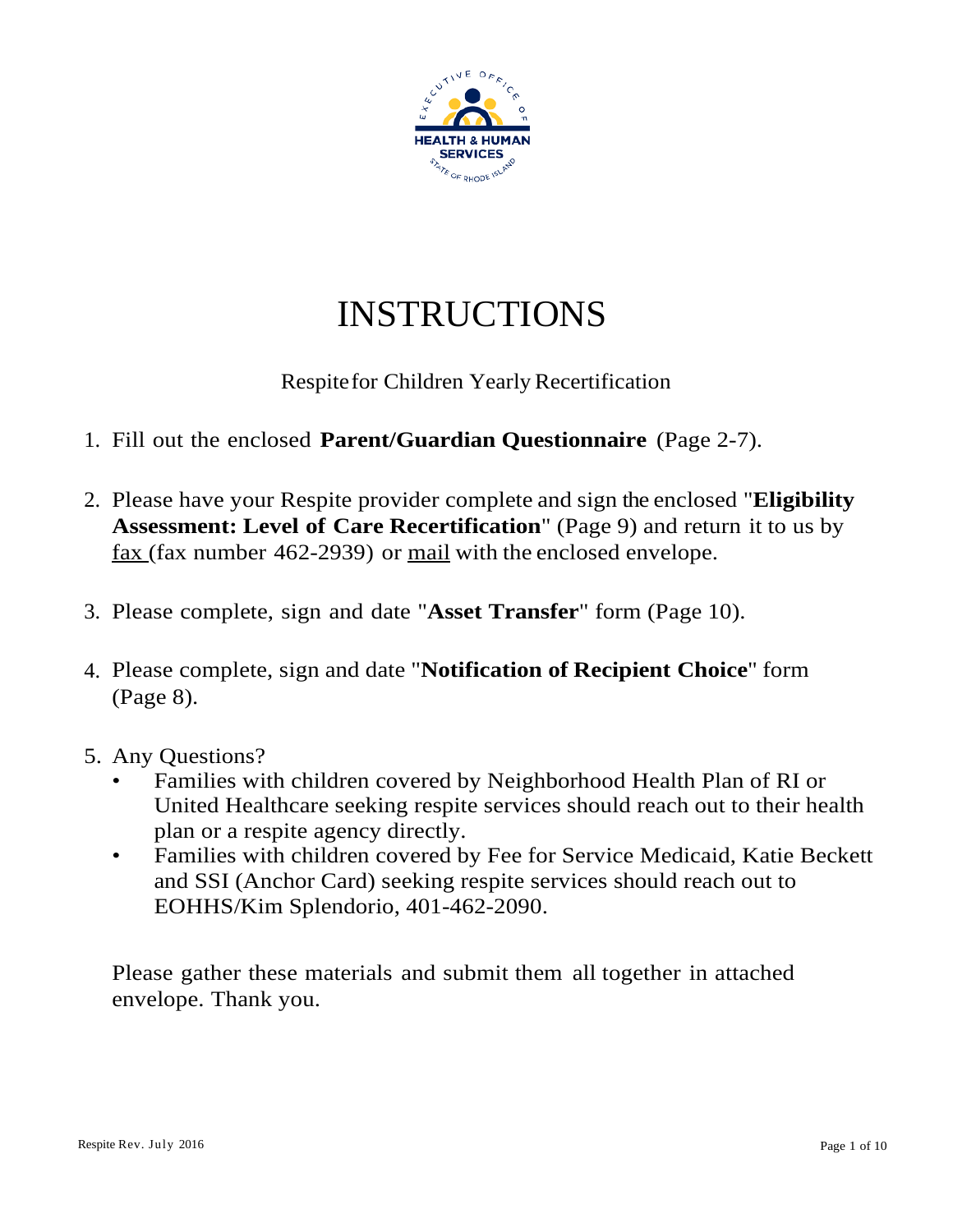#### PARENT/GUARDIAN QUESTIONNAIRE RECERTIFICATION

#### Respite for Children Program

Purpose: The requested information is required to assist in the determination or redetermination of Level of Care (LOC) for a child's eligibility for the Respite for Children Program.

### PLEASE COMPLETE, SIGN, AND RETURN TO THE ABOVE ADDRESS.

For help in completing this form, you may telephone EOHHS/Kim Splendorio, at 401-462-2090.

*Non-English interpreters,American Sign Language (ASL) and alternateformats, including Braille and largeprint, can be provided at no cost, upon request.*

| la. Applicant child's LAST name:                                                                                      | lb. Applicant child's FIRST name:                                                                                                                                                                       | lc. Middle Name           |
|-----------------------------------------------------------------------------------------------------------------------|---------------------------------------------------------------------------------------------------------------------------------------------------------------------------------------------------------|---------------------------|
| 2. Address of applicant child: (Number, Street, Apt. No. (if any), P.O. Box, or Rural Route, City State and Zip):     |                                                                                                                                                                                                         |                           |
| 3. Applicant child's Social Security Number:   4. Applicant child's birthdate: (mm/dd/yyyy) 5. Applicant child's sex: |                                                                                                                                                                                                         | $\Box$ Male $\Box$ Female |
| 6a. Parent/Guardian/Adult representative<br>contact for the applicant child:                                          | 6b. Parent/Guardian/Adult representative Home & Daytime phone<br>numbers:                                                                                                                               |                           |
| Name:                                                                                                                 | 1st : $($ 2nd : $($ 2nd : $)$<br>Email address (if available):                                                                                                                                          |                           |
| Relationship:                                                                                                         | Interpreter Needed? □ Yes □ No □ ASL<br>If Yes, please indicate your need below:                                                                                                                        |                           |
| 7a. Additional Parent/Guardian/Adult<br>representative contact for the applicant child,<br><i>if applicable :</i>     | 6b. Parent/Guardian/Adult representative Home & Daytime phone<br>numbers:                                                                                                                               |                           |
| Name:                                                                                                                 | 1st : $($ 2nd : $($ 2nd : $($ 2nd : $($ 2nd : $($ 2nd $)$<br>Email address (if available):                                                                                                              |                           |
| Relationship:                                                                                                         | $\overbrace{a}$ . The contract of the contract of $\overline{a}$ , we can be contracted to the contract of $\overline{a}$<br>Interpreter Needed? □ Yes □ No<br>If Yes, please indicate your need below: | $\Box$ ASL                |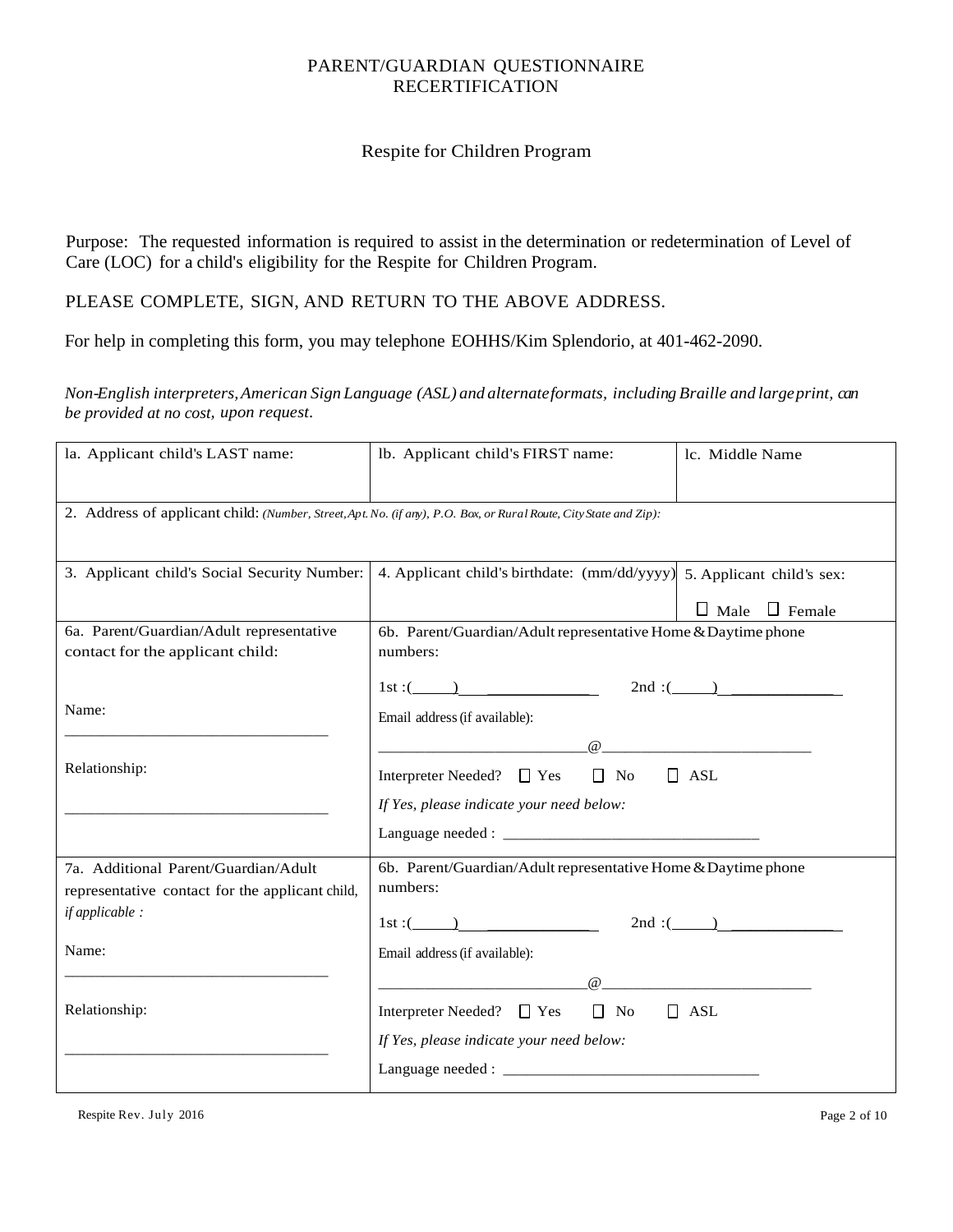7

| 8. Daily Care Activities; Please check-off in the correct column to identify if the child is Independent (I), Needs some help<br>(N), or is Dependent (D) on you or others to complete the activities listed below, as expected of a child of the same age.<br>Please use the note section to describe any changes that occurred in the past 12 months. |             |                       |           |              |  |
|---------------------------------------------------------------------------------------------------------------------------------------------------------------------------------------------------------------------------------------------------------------------------------------------------------------------------------------------------------|-------------|-----------------------|-----------|--------------|--|
| Task                                                                                                                                                                                                                                                                                                                                                    | Independent | Needs<br>some<br>help | Dependent | <b>Notes</b> |  |
| Bathing:                                                                                                                                                                                                                                                                                                                                                |             |                       |           |              |  |
| Dressing:                                                                                                                                                                                                                                                                                                                                               |             |                       |           |              |  |
| Skin Care:                                                                                                                                                                                                                                                                                                                                              |             |                       |           |              |  |
| Grooming (i.e. brushing teeth, combing<br>hair):                                                                                                                                                                                                                                                                                                        |             |                       |           |              |  |
| Eating:                                                                                                                                                                                                                                                                                                                                                 |             |                       |           |              |  |
| Sleeping:                                                                                                                                                                                                                                                                                                                                               |             |                       |           |              |  |
| Toileting: Is your child over 3 years of age and toilet trained?                                                                                                                                                                                                                                                                                        |             | YES                   |           | NO           |  |

#### 9. Understanding/Communication: Does your child have difficulties in the areas listed below in comparison to typically developing children of the same age? Please use the notes section to describe any changes that occurred in the past 12 months.

| Area                                                                               | Yes | N <sub>0</sub> | <b>Notes</b> |
|------------------------------------------------------------------------------------|-----|----------------|--------------|
| Understanding and responding to immediate family, other<br>children, other adults: |     |                |              |
| Communication/Speech:                                                              |     |                |              |
| Learning and Playing:                                                              |     |                |              |
| Growth and Development:                                                            |     |                |              |
| Social Development:                                                                |     |                |              |
| Movement and Mobility                                                              |     |                |              |
| Fine Motor Function (eating, writing, puzzles):                                    |     |                |              |
| Gross Motor Function (sitting, walking, running, jumping, riding<br>bike):         |     |                |              |
| Vision:                                                                            |     |                |              |
| Hearing:                                                                           |     |                |              |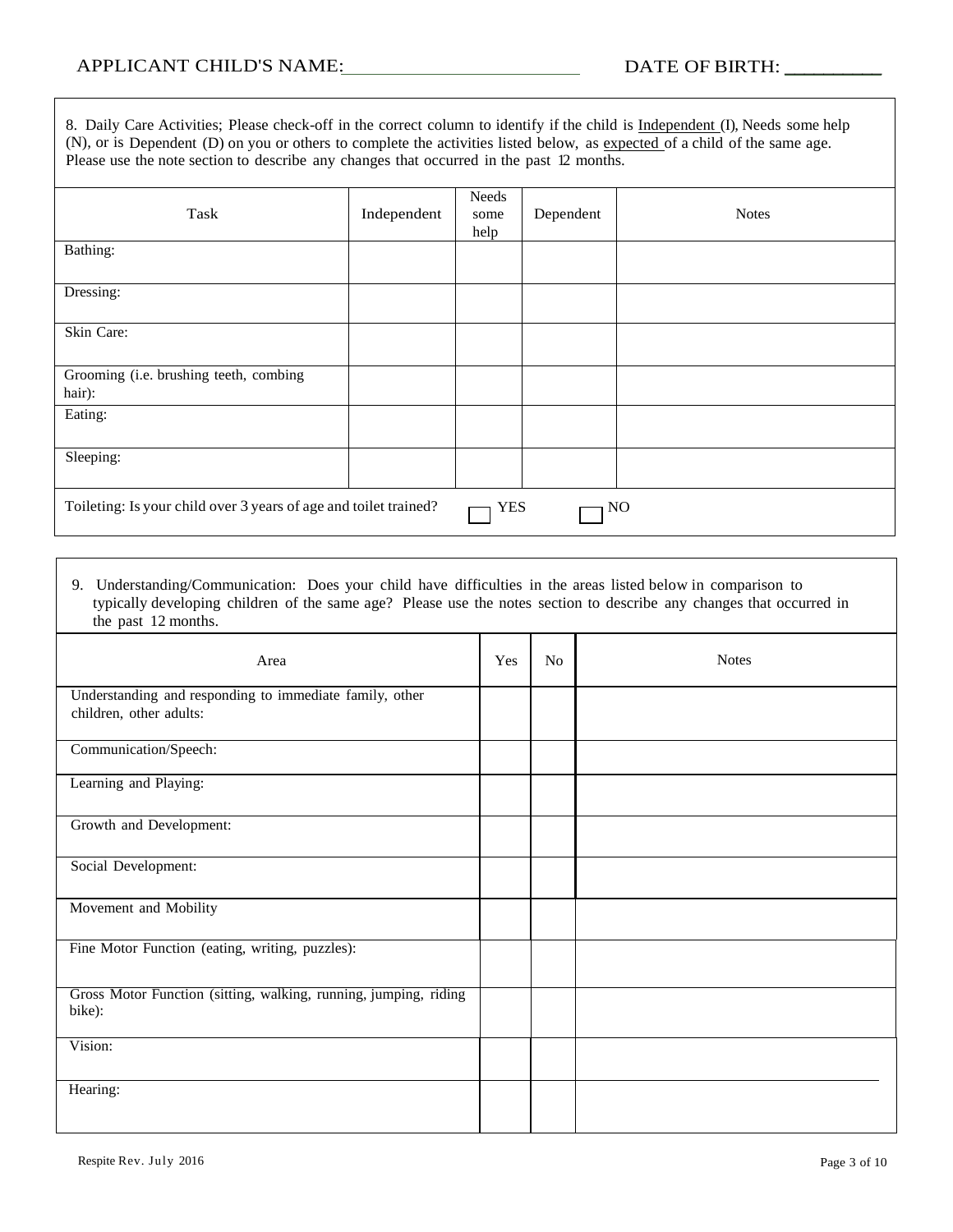| 10. Behavior: Describe how the applicant child shows affection, shares feelings, gets along and cooperates with<br>others:   |                                                                           |                        |                       |                               |
|------------------------------------------------------------------------------------------------------------------------------|---------------------------------------------------------------------------|------------------------|-----------------------|-------------------------------|
|                                                                                                                              |                                                                           |                        |                       |                               |
| 11. Does the applicant child exhibit any behavior(s) that may be a safety risk to him/herself or others? If yes, what        | modifications and accommodations are needed to ensure the child's safety? |                        |                       |                               |
| 12. Medication: List all of the applicant child's current medications and dosages:                                           |                                                                           |                        |                       |                               |
|                                                                                                                              | <b>Medication</b>                                                         |                        | <b>Dosage</b>         |                               |
|                                                                                                                              |                                                                           |                        |                       |                               |
|                                                                                                                              |                                                                           |                        |                       |                               |
| 13. Home Health Services:                                                                                                    |                                                                           |                        |                       |                               |
| Please check the 'Yes' box if the applicant child is receiving in home services.                                             |                                                                           |                        | $\Box$ Yes            | $\Box$ No                     |
| Please check below which services the am Ilicant child is receiving in the home or school:                                   |                                                                           |                        |                       |                               |
| $\Box$ CNA or Home Health Aide<br><b>PASS</b>                                                                                | Personal Care Worker                                                      | $\Box$ Skilled Nursing | $\Box$ HBTS           | $\square$ EOS/CAITS/CFIT<br>П |
| 14. List all of the applicant child's admission to a hospital, residential facility or Emergency Room in the last 12 months: |                                                                           |                        |                       |                               |
| Hospital Name                                                                                                                | Reason for Admission                                                      |                        | <b>Admission Date</b> | Discharge Date                |
| 1.                                                                                                                           |                                                                           |                        |                       |                               |
| 2.                                                                                                                           |                                                                           |                        |                       |                               |
|                                                                                                                              |                                                                           |                        |                       |                               |
| 3.                                                                                                                           |                                                                           |                        |                       |                               |
|                                                                                                                              |                                                                           |                        |                       |                               |
|                                                                                                                              |                                                                           |                        |                       |                               |

|                             | Please circle a CEDARR Family Center if your child is currently involved. |                |             |                 |  |
|-----------------------------|---------------------------------------------------------------------------|----------------|-------------|-----------------|--|
| <b>About Families Cedar</b> | <b>Empowered Families Cedar</b>                                           | Lifespan Cedar | RIPIN Cedar | Solutions Cedar |  |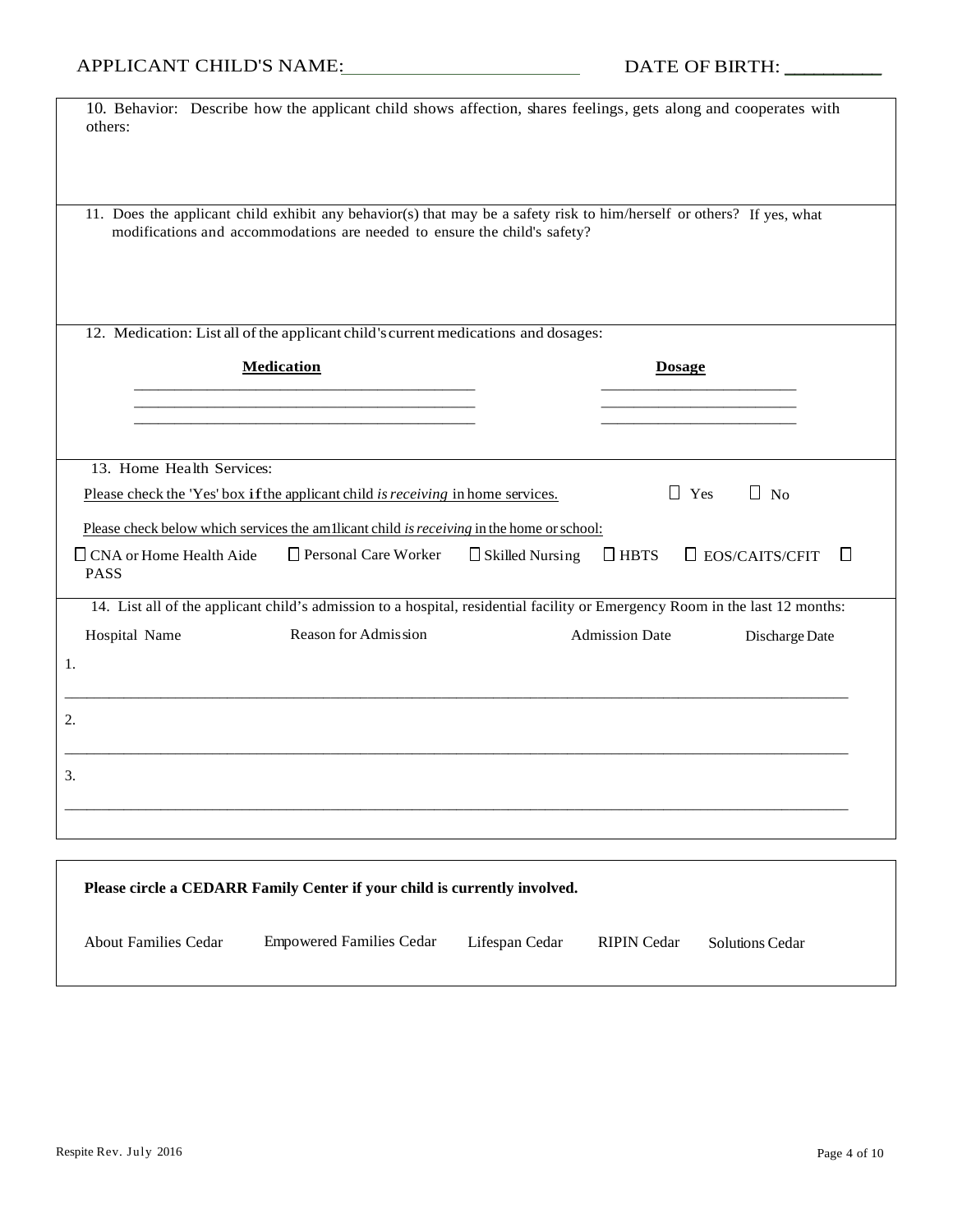## APPLICANT CHILD'S NAME: DATE OF BIRTH: \_\_\_\_\_\_\_\_\_\_

| 15. Education: (Please answer for applicants 3 years of age and older): |  |  |  |
|-------------------------------------------------------------------------|--|--|--|
|                                                                         |  |  |  |

| 1) Is the applicant child currently enrolled in school? | $\Box$ Yes $\Box$ No |
|---------------------------------------------------------|----------------------|
| If No, is he/she receiving home schooling?              | $\Box$ Yes $\Box$ No |

If "No," explain why the applicant child is not attending school or not receiving home schooling:

#### 2) What is the applicant child's current grade in school or the highest grade completed?

| a. Does the applicant child presently have?<br>(please check one): | $\Box$ IEP $\Box$ 504 Plan |
|--------------------------------------------------------------------|----------------------------|
| b. Is the applicant child receiving special education?             | $\vert$ Yes No             |
| c. Does the child receive substantial supports in the school?      | $Yes$ No                   |
| d. Is the applicant child having any major problems in school?     | $ $ $ $ Yes $ $ $ $ No     |
| e. Has the applicant child been tested by the school?              | $ $ Yes $ $ No             |

\_\_\_\_\_\_\_\_\_\_\_\_\_\_\_\_\_\_\_\_\_\_\_\_\_\_\_\_\_\_\_\_\_\_\_\_\_\_\_\_\_\_\_\_\_\_\_\_\_\_\_\_\_\_\_\_\_\_\_\_\_\_\_\_\_\_\_\_\_\_\_\_\_\_\_\_\_\_\_\_\_\_\_\_\_\_\_\_\_\_\_\_\_\_\_\_\_\_\_\_\_\_\_\_\_\_\_\_

\_\_\_\_\_\_\_\_\_\_\_\_\_\_\_\_\_\_\_\_\_\_\_\_\_\_\_\_\_\_\_\_\_\_\_\_\_\_\_\_\_\_\_\_\_\_\_\_\_\_\_\_\_\_\_\_\_\_\_\_\_\_\_\_\_\_\_\_\_\_\_\_\_\_\_\_\_\_\_\_\_\_\_\_\_\_\_\_\_\_\_\_\_\_\_\_\_\_\_\_\_\_\_\_\_\_\_\_

f. Does school provide any of the following servicesto the applicant child?

| Speech therapy       | $ $ Yes $ $ No |
|----------------------|----------------|
| Physical therapy     | $ $ Yes $ $ No |
| Occupational therapy | $ $ Yes $ $ No |
| Counseling           | $ $ Yes No     |

|  | g. Does the applicant child receive special transportation to or from school? $\Box$ Yes $\Box$ No |  |  |  |  |
|--|----------------------------------------------------------------------------------------------------|--|--|--|--|
|--|----------------------------------------------------------------------------------------------------|--|--|--|--|

h. Does your child require a 1:1 aide on the school bus or in the classroom?  $\Box$  Yes  $\Box$  No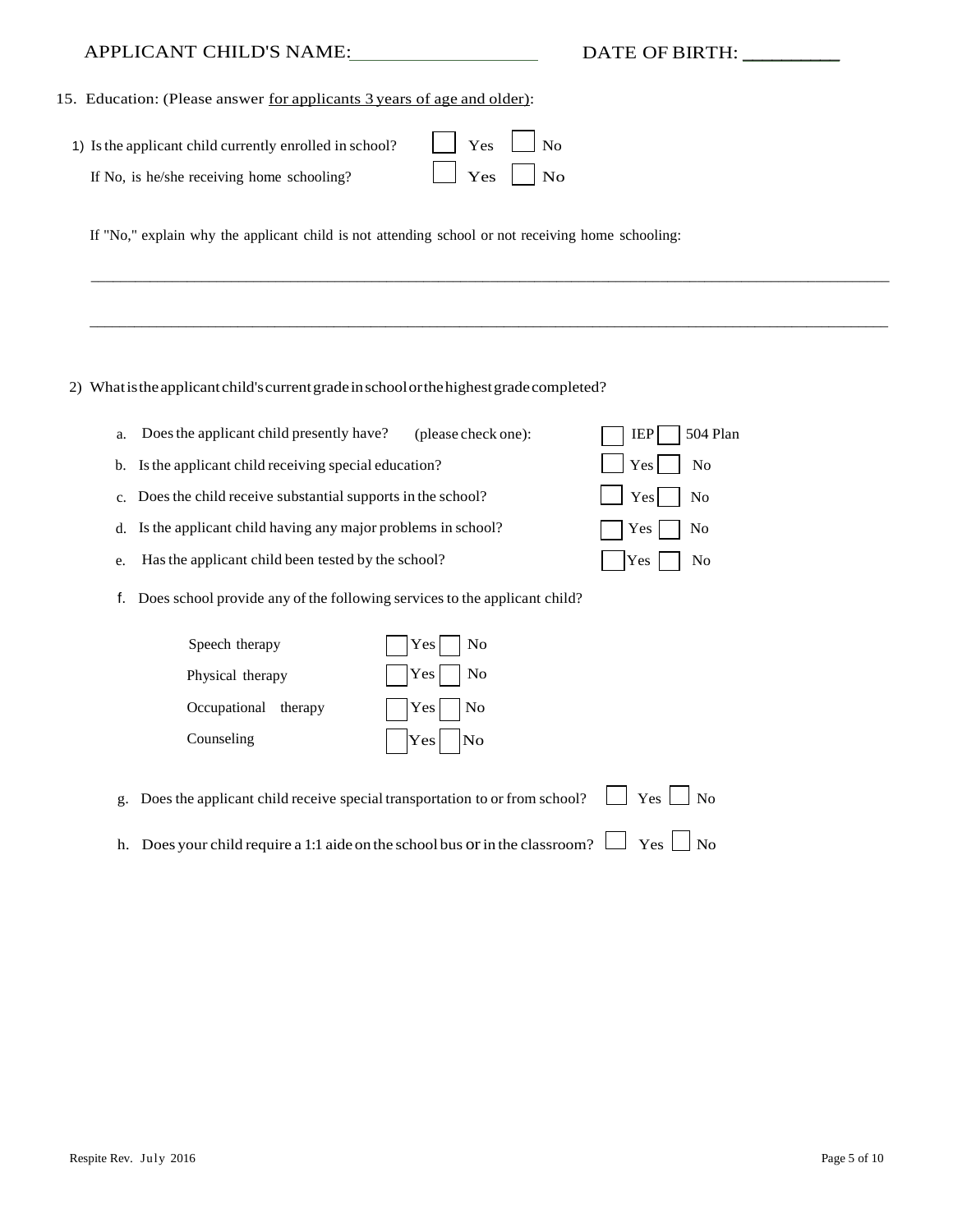16. You know the applicant child best. Please provide information about the child's condition including ICD-10, needs *(both met and unmet)* that haven't already been described or that has changed in the past 12months.

*\*(If you need more space or want to write full summary on separate paper or computer, this is welcome)*

Parent/Guardian Signature\* Date

\_\_\_\_\_\_\_\_\_\_\_\_\_\_\_\_\_\_\_\_\_\_\_\_\_\_\_\_\_\_\_\_\_\_\_\_\_\_\_\_\_\_\_\_\_\_\_\_\_\_ \_\_\_\_\_\_\_\_\_\_\_\_\_\_\_\_\_\_\_\_\_\_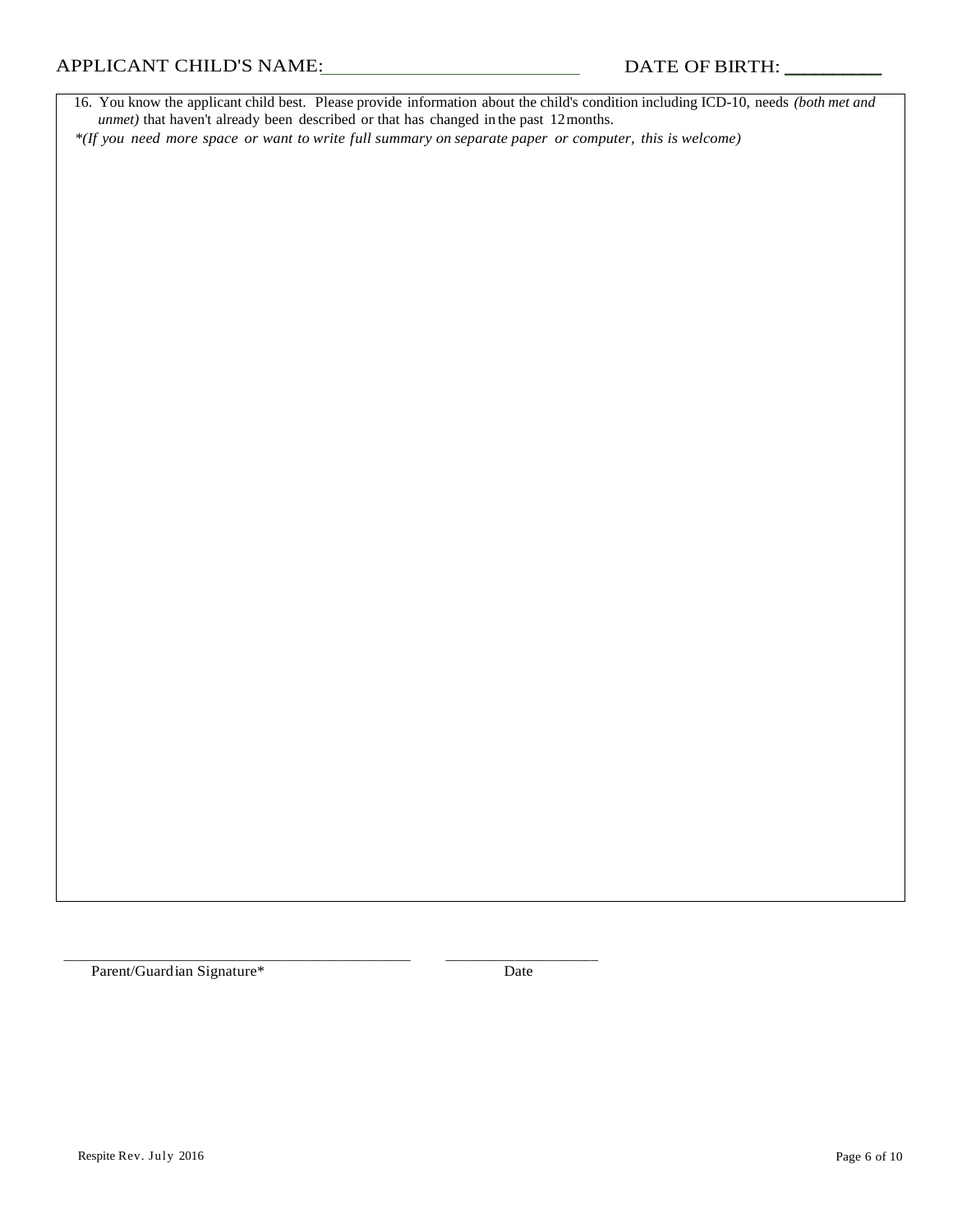#### APPLICANT CHILD'S NAME:  $\blacksquare$

I certify under penalty of perjury that my answers are correct, including information about citizenship and alien status, and complete to the best of my knowledge and belief. I know that under the state of Rhode Island General Laws, Section 40-6- 15, a maximum fine of \$1,000, or imprisonment of up to five (5) years, or both, may be imposed for a person who obtains or attempts to obtain, or aids or abets any person to obtain, public assistance to which s/he is not entitled, or who willfully fails to report income, resources or personal circumstances or increases therein which exceed the amount previously reported.

I agree to give the EOHHS accurate information, and I give the EOHHS permission to obtain any appropriate documentation in order to prove my statements.

.

I understand and agree to notify the EOHHS of any changes within ten (10) days. I understand that under State and Federal law, there is a penalty for making false and misleading statements. I agree to cooperate fully with the State and Federal personnel conducting quality reviews.

I understand that Medical Assistance does not pay medical expenses that a third party is supposed to pay. I agree to provide the EOHHS with my and my spouse's valid Social Security Number(s), upon request, if the child is determined eligible. This information is for Third Party Liability use. I understand that by signing below, I am assigning the child's rights to any third party payment to the EOHHS, including payment for lawsuits, hospital and health insurance policies to cover benefits provided. I also understand that the EOHHS has a potential lien against the child's estate.

I know that the information I have given is confidential and used only for administration of the EOHHS programs. The DRS will not release information about me or the applicant child without my written consent except for the administration of the program and as provided in State law and regulations. I know that the child's eligibility will not be affected by race, color, national origin, disability, sex, age, or sexual orientation, except where this is restricted by law. If the EOHHS finds my child ineligible, I may reapply at any time. I know that I have the right to appeal any agency decision or delays, and receive a hearing before an EOHHS Hearing Officer.

Sign, date and submit to RI EOHHS Respite for Children Program. Completed form must be submitted with original signatures.

 \_\_\_\_\_\_\_\_\_\_\_\_\_\_\_\_\_\_\_\_\_\_\_\_\_\_\_\_\_\_\_\_\_\_\_\_\_\_\_\_\_\_\_\_\_\_\_\_\_\_\_\_\_\_\_\_\_\_\_ \_\_\_\_\_\_\_\_\_\_\_\_\_\_\_\_\_\_\_\_\_\_\_\_\_\_\_\_ SIGNATURE of Applicant Child's Parent/Guardian/Representative Date Signed Date Signed

Please PRINT name Relationship to Applicant Child

Personally identifiable information on this form is used to help determine eligibility for the Rhode Island Respite for Children *Program for a child with RI Medical Assistance. This information will be used only for this purpose.*

\_\_\_\_\_\_\_\_\_\_\_\_\_\_\_\_\_\_\_\_\_\_\_\_\_\_\_\_\_\_\_\_\_\_\_\_\_\_\_\_\_\_\_\_\_\_\_\_\_\_\_\_\_\_\_\_\_\_\_ \_\_\_\_\_\_\_\_\_\_\_\_\_\_\_\_\_\_\_\_\_\_\_\_\_\_\_\_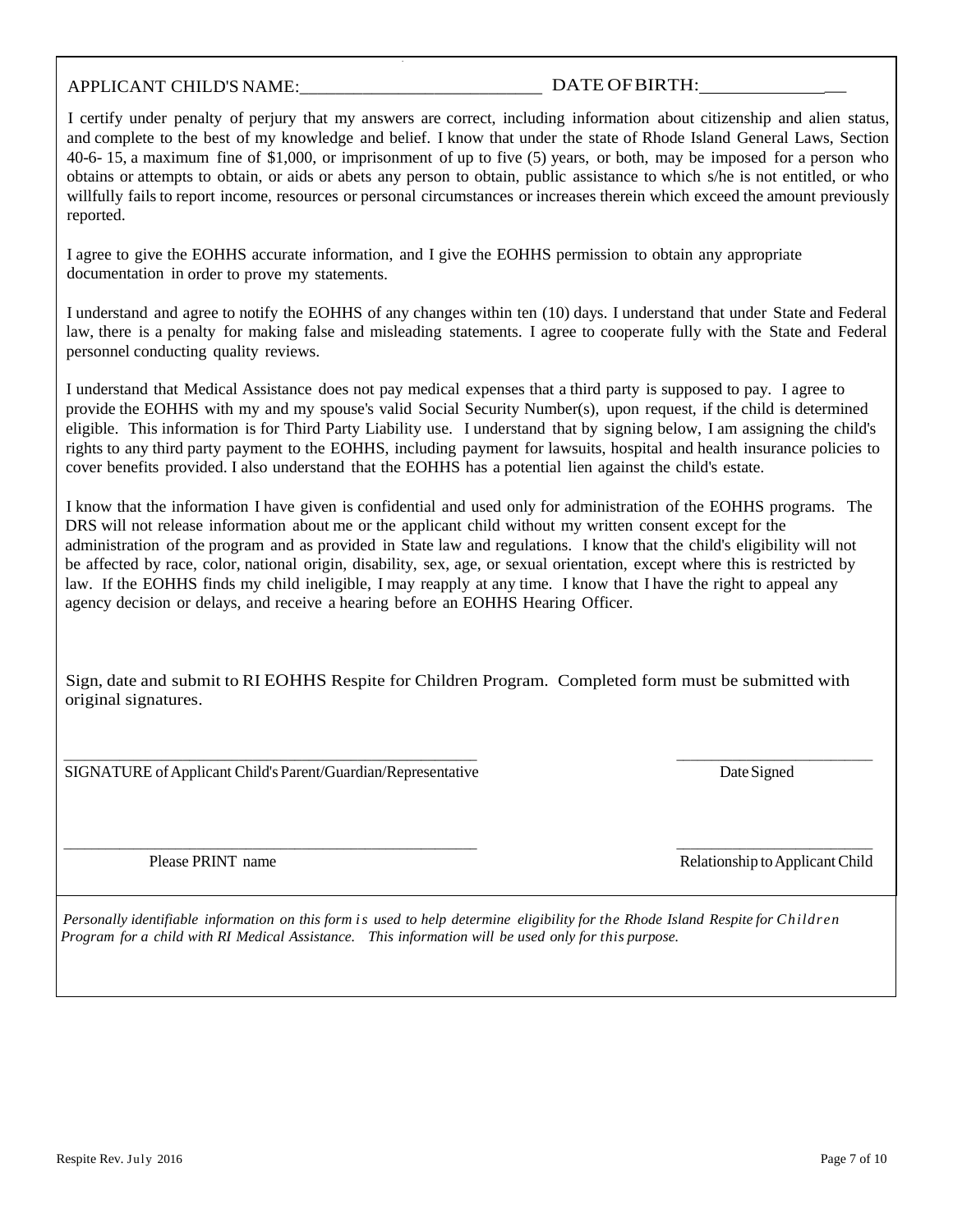

# **RESPITE FOR CHILDREN WAIVER**

# **NOTIFICATION OF RECIPIENT CHOICE**

**RECIPIENT NAME: \_\_\_\_\_\_\_\_\_\_\_\_\_\_\_\_\_\_\_\_\_\_\_\_\_\_\_\_\_** 

**ADDRESS: \_\_\_\_\_\_\_\_\_\_\_\_\_\_\_\_\_\_\_\_\_\_\_\_\_\_\_\_\_\_\_\_\_\_\_\_\_\_**

Soc. Sec. Number:

### **Recipient Notification**

I understand that my child has been assessed and found to require the services provided in a Hospital, Nursing Facility or Intermediate Care Facility for the Mentally Retarded (ICF/MR). I have been offered a choice between in-home community-based care and in- patient care in a hospital, nursing facility, or ICF/MR for my child. I have chosen:

In-Home Community-Based Care (Respite)

# **OR**

Placement in a Hospital, Nursing Facility, or ICF/MR.

Signature of Recipient or Parent/Guardian Date

\_\_\_\_\_\_\_\_\_\_\_\_\_\_\_\_\_\_\_\_\_\_\_\_\_\_\_\_\_\_\_\_\_\_\_\_\_\_\_\_ \_\_\_\_\_\_\_\_\_\_\_\_\_\_

\_\_\_\_\_\_\_\_\_\_\_\_\_\_\_\_\_\_\_\_\_\_\_\_\_\_\_\_\_\_\_\_\_\_\_\_\_\_\_\_\_\_\_\_\_\_\_\_\_\_\_\_\_\_\_\_\_\_\_\_\_\_\_\_\_\_\_\_\_\_\_\_\_\_ Print Name of Recipient or Parent/Guardian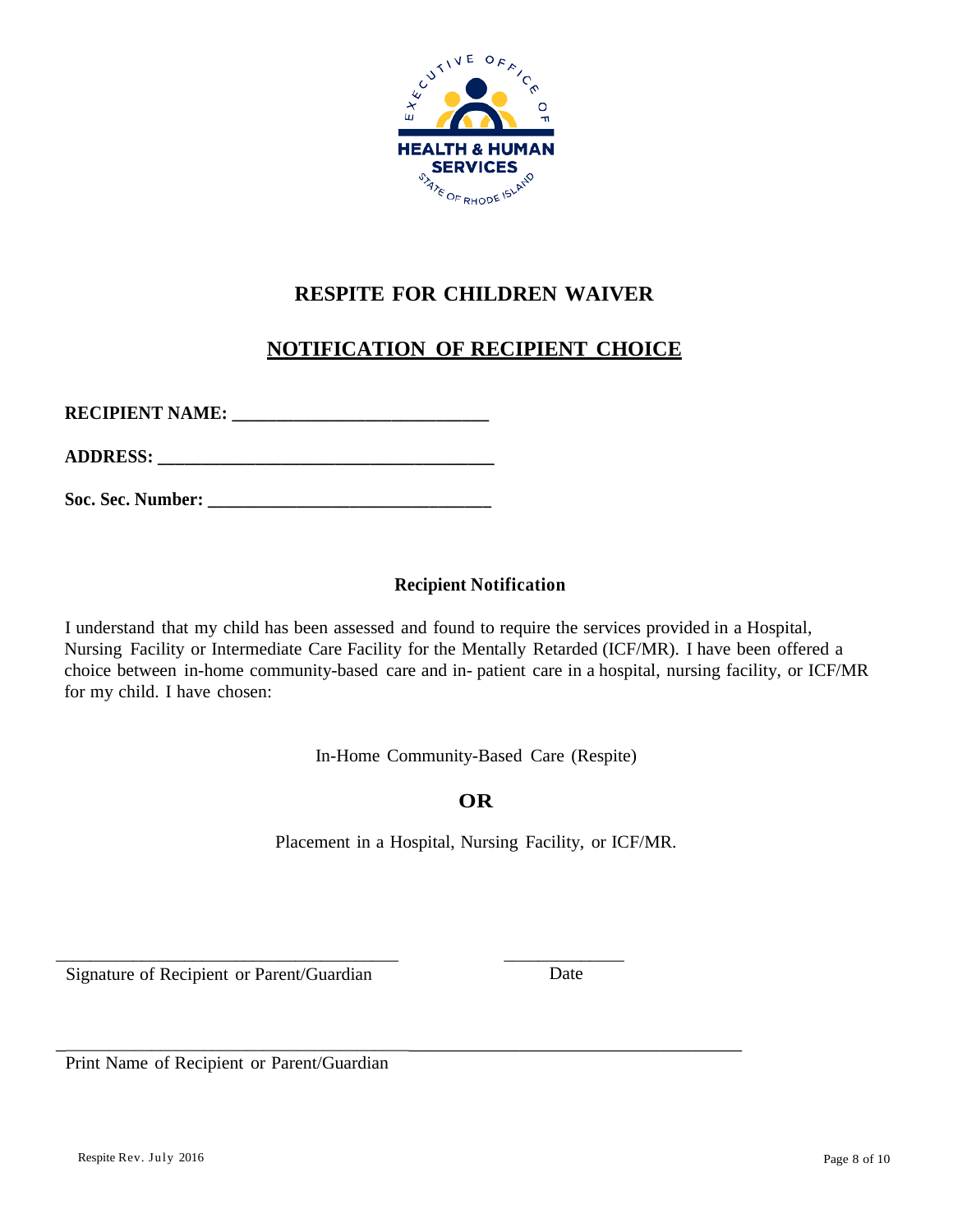

### Children's Respite Program **Eligibility Assessment: Level of Care Recertification**

|                                | Sex:<br>Male<br>Female                                                                                                                                                                                                                                                                                                                                   |   |   |
|--------------------------------|----------------------------------------------------------------------------------------------------------------------------------------------------------------------------------------------------------------------------------------------------------------------------------------------------------------------------------------------------------|---|---|
| Diagnoses: Primary             |                                                                                                                                                                                                                                                                                                                                                          |   |   |
| Diagnoses: All Other:          |                                                                                                                                                                                                                                                                                                                                                          |   |   |
| <b>Level of Care Criteria:</b> |                                                                                                                                                                                                                                                                                                                                                          |   |   |
| 1.<br>2.                       | Is the child receiving (or requires) Specialized Interventions<br>that are of extended duration? (i.e. PT, OT, SLP, HBTS, PASS,<br>Behavior Therapy, Private Duty nursing, CNA etc.)<br>Does the child exhibit an "extreme" or "marked" functional impairment(s) in the<br>following areas? (Consider functional ability of a typically developing peer) | Y | N |
| Self-Care<br>a.                |                                                                                                                                                                                                                                                                                                                                                          | Y | N |
| $b_{\cdot}$                    | Learning-Cognition                                                                                                                                                                                                                                                                                                                                       | Y | N |
| $c_{\cdot}$                    | Social Interaction                                                                                                                                                                                                                                                                                                                                       | Y | N |
| d.                             | Language-Communication                                                                                                                                                                                                                                                                                                                                   | Y | N |
| Mobility<br>e.                 |                                                                                                                                                                                                                                                                                                                                                          | Y | N |
| $f_{\cdot}$                    | Self-Direction                                                                                                                                                                                                                                                                                                                                           | Y | N |
| g.                             | Safety Skills                                                                                                                                                                                                                                                                                                                                            | Y | N |
| h.                             | Health and Physical Well-Being                                                                                                                                                                                                                                                                                                                           | Y | N |
| 3.<br>past 12 months?          | Has the child's condition or functional abilities changed in the                                                                                                                                                                                                                                                                                         | Y | N |
|                                |                                                                                                                                                                                                                                                                                                                                                          |   |   |
|                                | Print Name and Degree (Respite Agency)                                                                                                                                                                                                                                                                                                                   |   |   |
| Signature:                     | Date:                                                                                                                                                                                                                                                                                                                                                    |   |   |

Note: Please attach child's most recent Respite Safety Plan